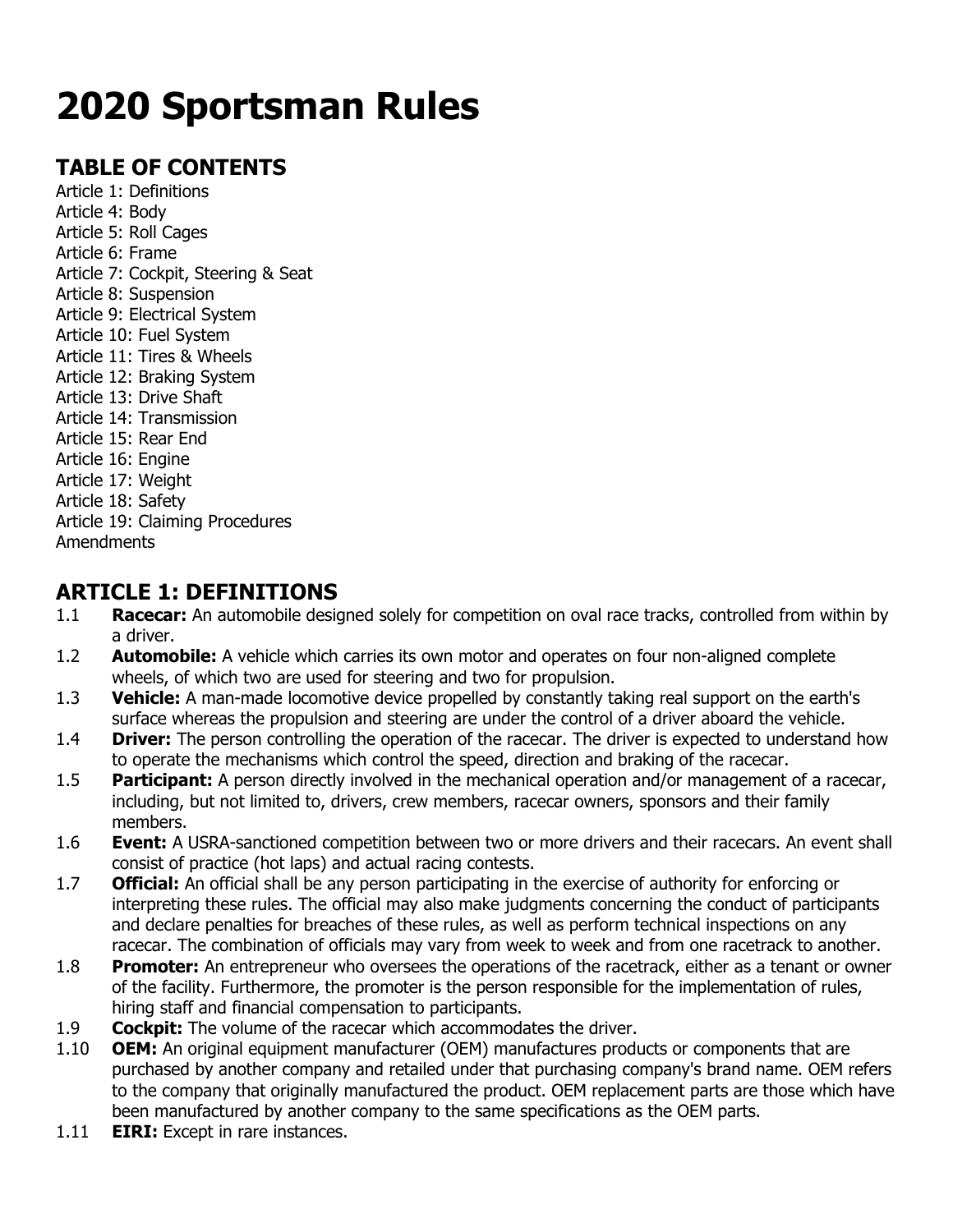# **ARTICLE 4: BODY**

- 4.1 1960 or newer OEM American made stock passenger cars with factory steel top. Front-wheel drive bodies are not allowed. Camaros, Mustangs and/or Firebirds are not allowed. No station wagons, convertibles, front-wheel drives, four-wheel drives or rear engine vehicles.
- 4.2 Sunroofs and T-tops must be reinforced and enclosed.
- 4.3 All bodies must be steel OEM and in OEM location. Any part of OEM body being replaced must be steel. Spoilers, wings, skirts, air scoops or anything that alters the stock appearance is not allowed. Bottom of doors must remain in OEM location.( five inches outside of frame max). Gutting of trunk lid and hood is not allowed. Aftermarket nosepieces and/or tailpieces are not allowed.
- 4.4 Minimum of three (3) windshield bars must be in place in front of driver. Steel rub rails no bigger than one (1) inch by two (2) inches may be attached to from fender well to fender well and rear quarter panel, flush with body.
- 4.5 Maximum seven (7) inch metal sun visor may be added to top of windshield opening. Other visors in door openings or side windows are not allowed.
- 4.6 All hoods and trunks must be securely fastened and the back of the hood must be sealed off from the cockpit.
- 4.7 All sharp edges, torn fenders and body panels to be repaired prior to next race.
- 4.8 All glass, plastic, upholstery, rear seats, lights, mirrors and chrome must be removed. Interior tin or other covers not allowed.
- 4.9 All doors must be secured shut (welded, chained, bolted, etc.).
- 4.10 The front inner wheel wells may be removed, but not the rear wheel wells (plastic in outer half).
- 4.11 Hood and trunk lid must be pinned, not bolted. Hoods and trunk lids are mandatory and hood must be OE steel and may not be gutted. Trunk lid may be OE steel or aluminum and may not be gutted.
- 4.12 OE Front and rear bumpers are mandatory. Sharp edges are not allowed. Bumpers must be mounted frame-end to frame-end. Center of bumper must be between sixteen (16) and twenty (20) inches and no part of the bumper may be lower than twelve (12) inches from the ground. Bumpers must be hollow (cannot be filled or solid). Bumpers must be in stock location. Front and rear bumpers must be capped to the fender, the width of the bumper. Reinforced bumpers are not allowed.
- 4.13 Bodies with excessive damage (as determined by an official) will not be allowed to compete.
- 4.14 OEM floor may be repaired or replaced with .049 inch steel but must remain OEM dimensions. Trunk floor must be removed above rear-end to the point where trunk floor drops down. Trunk floor must remain under fuel cell. Trunk floor may be replaced under the fuel cell with .049-inch steel but must remain above frame rails. Firewalls must remain OEM and in OEM location. OEM firewall may be repaired or replaced with forty-nine hundredths (0.49) inch steel but must remain OEM dimensions. Firewall may be flat or straight and may be moved back to six (6) inches from back of motor.

#### **4.15 Appearance:**

- 4.15.1 All racecars must be numbered with large legible numbers on both sides, on top and on the nose and real panels. Numbers on the sides of the racecar should be in contrasting color from the body and be at least four (4) inches thick and at least eighteen (18) inches high. Top numbers should be at least four (4) inches thick and twenty-four (24) inches high.
- 4.15.2 Officials reserve the right, in the public image of the sport to assign, approve or disapprove any advertising, sponsorship or similar agreement in connection with any event. All cars must be neat appearing and are subject to approval of officials to compete. By competing in an event, all drivers agree to comply with the decisions of officials in this regard.

# **ARTICLE 5: ROLL CAGES**

- 5.1 Must use minimum ninety-five one-thousandths (0.095) inch wall thickness tubing with a minimum one and six-hundred sixty-six one-thousandths (1.666) inch diameter for main cage and door bars. No offset cages. Aluminum and/or other soft metals are not allowed. Roll bar connections must be properly welded. Front hoops are permitted.
- 5.2 Roll bars within the driver's reach must be padded with an accepted material as determined by an official. Fire retardant material is highly recommended.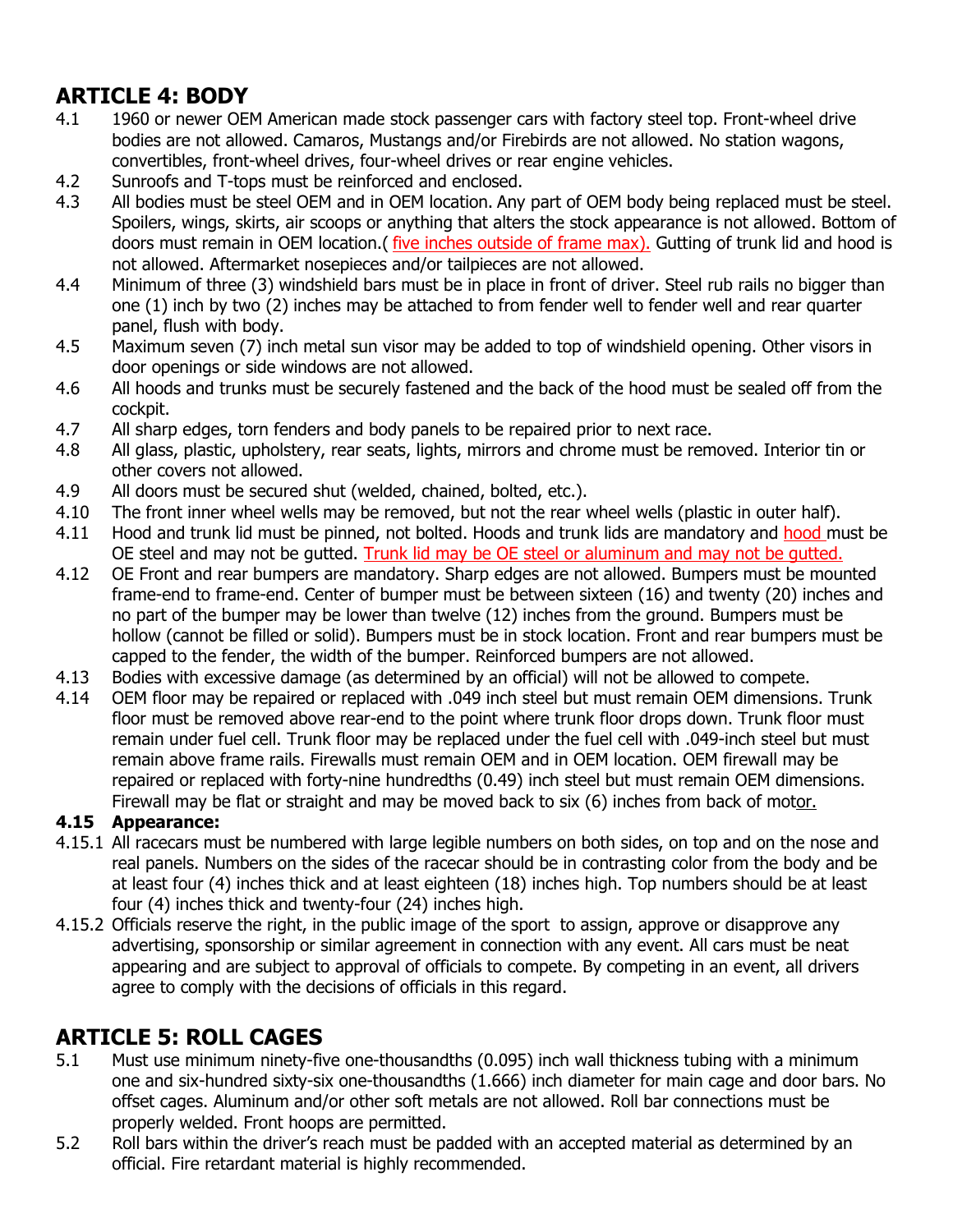- 5.3 Installation and workmanship must be acceptable to officials.
- 5.4 Full-perimeter four-post roll cage of continuous hoops, with a "X" brace in rear hoop is mandatory and front down bars must be tied together. Rear kickers must be used. Minimum tubing dimension for "X" brace, rear kickers and front hoop are .083 inch wall thickness by 1.25 inch diameter tubing.
- 5.5 Must be securely welded to frame. Must have a minimum of one (1) cross bar in top halo.
- 5.6 With helmet on and driver securely strapped into the racing seat, top of driver's head must not protrude above the roll cage.
- 5.7 Three horizontal door bars on both sides are mandatory. Minimum of four uprights tied from frame to top door bar on driver's side, three on passenger side. Steel door plates made of eighteen (18) gauge or forty-nine one-thousandths (0.049) inch minimum thickness metal must be securely welded to outside of doors bars on driver's side.
- 5.8 Plate must cover the area from the top door bar to the rocker panel and from the rear down post to six (6) inches in front of the seat. Must be visible for inspection.
- 5.9 Must have a tow hook on front and rear.
- 5.10 May have two bars for protection in front of radiator, behind bumper, within confines of body and no wider than stock frame horns. Absolutely no square tubing or galvanized pipe allowed in main cage.
- 5.11 Fuel cell protection bar is mandatory and must be mounted frame rail to frame rail, and be no higher than the fuel cell and inside the trunk area. Maximum one and three-quarter (1.75) inch diameter by .095 wall thickness tubing required.
- 5.12 Frame "X" bracing and any added bars to the frame and cage may be a maximum 1.75 inch diameter by .120 wall thickness round tubing only.

## **ARTICLE 6: FRAME**

- 6.1 Camaros, Firebirds or Mustangs are not allowed.
- 6.2 Wheelbase must be a minimum one-hundred ten (110) inches for unibody frames or a minimum onehundred seven and one-half (107.5) inches for full frames and the same on both sides.
- 6.3 May be "X" braced. Unibodies must be tied from rear frame to front frame.
- 6.4 No station wagons, convertibles, front-wheel drives, four-wheel drives or rear engine vehicles.
- 6.5 Motor must be in stock location and a minimum one and three quarter (1.75) inches from center of fuel pump to front of unaltered cross member on "G" body cars.
- 6.6 From a point no further forward than one (1) inch behind the factory seam, the rear of the frame behind the rear tires may be replaced in stock location with two (2) inch by three (3) inch steel tubing with ninety-five one-thousandths (0.095) wall thickness. Factory seam must remain visible and must replace the same length of material removed.
- 6.7 Titanium products, parts or components are not allowed anywhere on the racecar.

## **ARTICLE 7: COCKPIT, STEERING & SEAT**

- 7.1 Loose objects and/or weights are not allowed.
- 7.2 Air bags are not allowed.
- 7.3 Rear view mirrors are not allowed.
- 7.4 Tin work may be no further than twenty-four (24) inches back from original firewall.

#### **7.5 Steering:**

- 7.5.1 Steering box must be unaltered OE and remain within original bolt pattern for type of frame used. Steering linkage must be unaltered approved OEM in stock location and replaceable by stock part and must match frame.
- 7.5.2 Rack and pinion is not allowed.
- 7.5.3 May be modified to suit driver, but must remain on left side of cockpit (no center steering).
- 7.5.4 Quick-release metal coupling on steering wheel is mandatory. Plastic couplings are not allowed.
- 7.5.5 Remote reservoir power steering pumps are not allowed.
- 7.5.6 Add-on quick steer boxes are not allowed. Minimum two and one half (2.5) turn lock-to-lock steering boxes.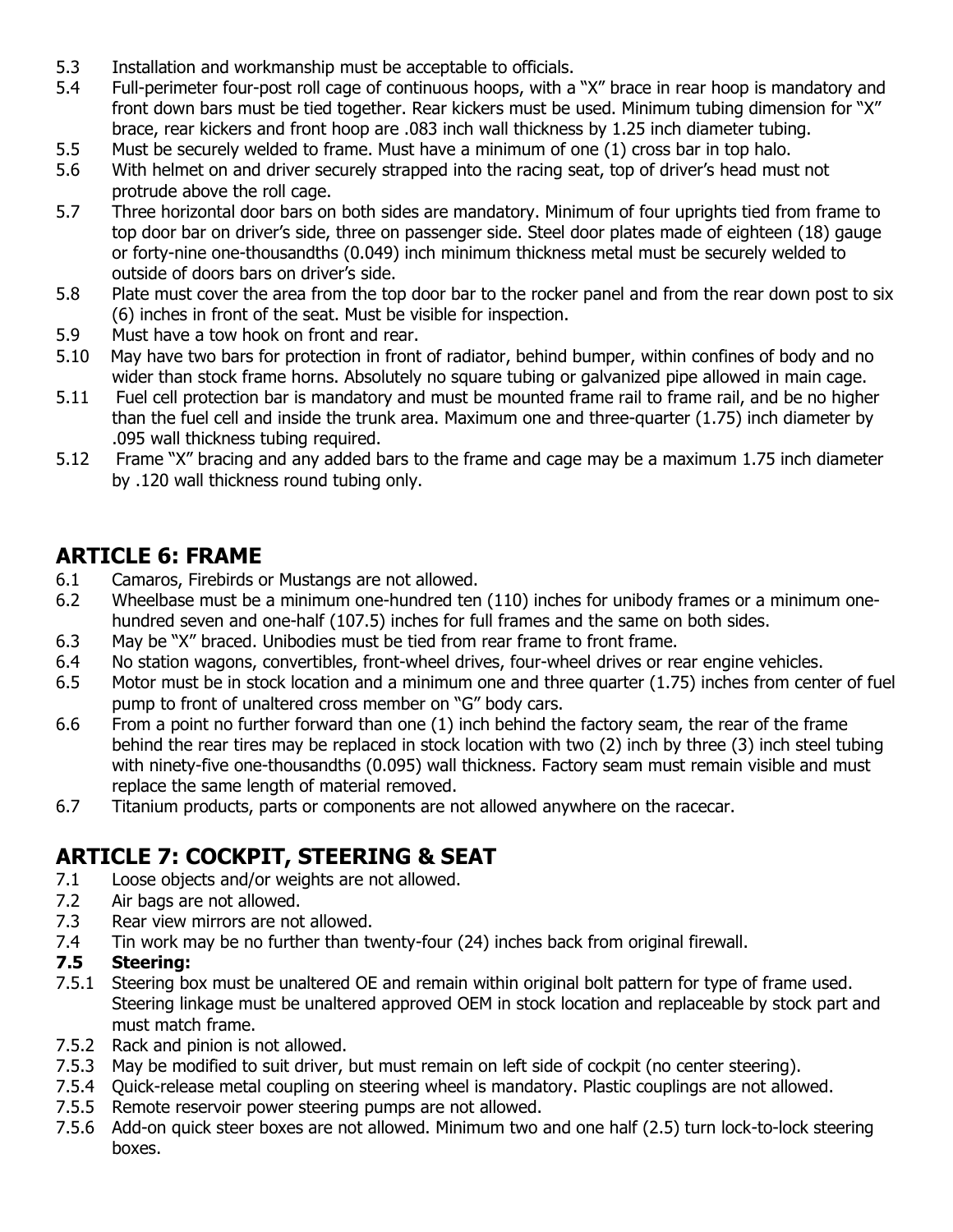#### **7.6 Seat:**

- 7.6.1 Factory-manufactured racing seats are mandatory, and must be acceptable to officials.
- 7.6.2 Homemade aluminum, plastic or fiberglass seats are not allowed.
- 7.6.3 Must be properly installed and seat back cannot be moved back further than the "B" pillar.
- 7.6.4 High-back aluminum seats only. Full containment racing seats are strongly recommended.

## **ARTICLE 8: SUSPENSION**

- 8.1 No aluminum or titanium components allowed. Magnet must stick to all components.
- 8.2 Must be original and match frame.
- 8.3 Suspension must be unaltered approved OE in stock location and replaceable by stock part. All suspension bushings must remain OEM rubber type bushings with the OEM inner steel sleeve attached to the OEM rubber. No forward or backward movement allowed.
- 8.4 Ball joints must be OEM and mount in factory location with no modifications. Tubular aftermarket upper A-frames are not allowed.

#### **8.5 Shocks & Springs:**

- 8.5.1 Shock mounts must be the same on both sides of the rear end and within two (2) inches of center of trailing arm bolt. No spacers, lumber or chains allowed. Anything welded to frame or spring is not allowed.
- 8.5.2 No racing shocks, this includes Bilsteins, Afco, Carrera, Pro, QA1 or any other shock brand exclusively made for racing. No racing springs, etc Rear pigtail springs only , must have pigtails down. Shocks mounted in factory location only.
- 8.5.3 Coil-over, remote and/or air reservoir shocks are not allowed.
- 8.5.4 Bladder-type valves and/or Schrader valves are not allowed.
- 8.5.5 Shocks shall be subject to claim, as outlined in Claim Procedures (Article 19).
- 8.5.6 Center of rear lower control arm bolt holes may be no lower than two and one half (2.5) inches from bottom of axle housing and the same on both left and right. Trailing arm bolts must remain tight.
- 8.5.7 Rear spring perches must be solid, may be no more than one (1) inch tall, must be the same on both sides and must be centered on the rear end housing.
- 8.5.8 Progressive springs are not allowed. Spring rubbers are not allowed.
- 8.5.9 Springs must be mounted straight up and down (not tipped) and on the center of the housing.

# **ARTICLE 9: ELECTRICAL SYSTEM**

#### **9.1 Battery:**

- 9.1.1 Battery boxes must be securely fastened. Adjustable battery boxes are not allowed. One battery box per car allowed.
- 9.1.2 Must be securely mounted inside frame rails and in trunk area.
- 9.1.3 One (1) 12-volt battery only (no 16-volt batteries).
- 9.1.4 Voltage converters are not allowed.
- 9.1.5 All battery posts must be securely covered.

#### **9.2 Ignition:**

- 9.2.1 Magnetos or crank-triggered ignitions are not allowed. No more than one (1) coil is permitted.
- 9.2.2 Must utilize OEM distributor and ignition. Square coil covers are not allowed. Must utilize stockappearing coils, coil-covers and modules. Multiple spark ignitions are not allowed. GM external coils are not allowed.
- 9.2.3 All ignition parts must remain out of the reach of the driver.
- 9.2.4 Kill switch is required and must be within easy reach of the driver. The switch must be clearly marked "OFF" and "ON".
- 9.2.5 GM must utilize OEM HEI GM distributor. Chrysler and Ford may use aftermarket HEI (bushing type only). Roller bearings are not allowed. Must utilize stock-type components.
- 9.2.6 Circuit board modules are not allowed.
- 9.3 Digital gauges are not allowed. Cameras pointing to any moving or suspension parts are not allowed. Except for memory recall tachometer, electronic monitoring computer devices capable of storing and/or transmitting information are not allowed.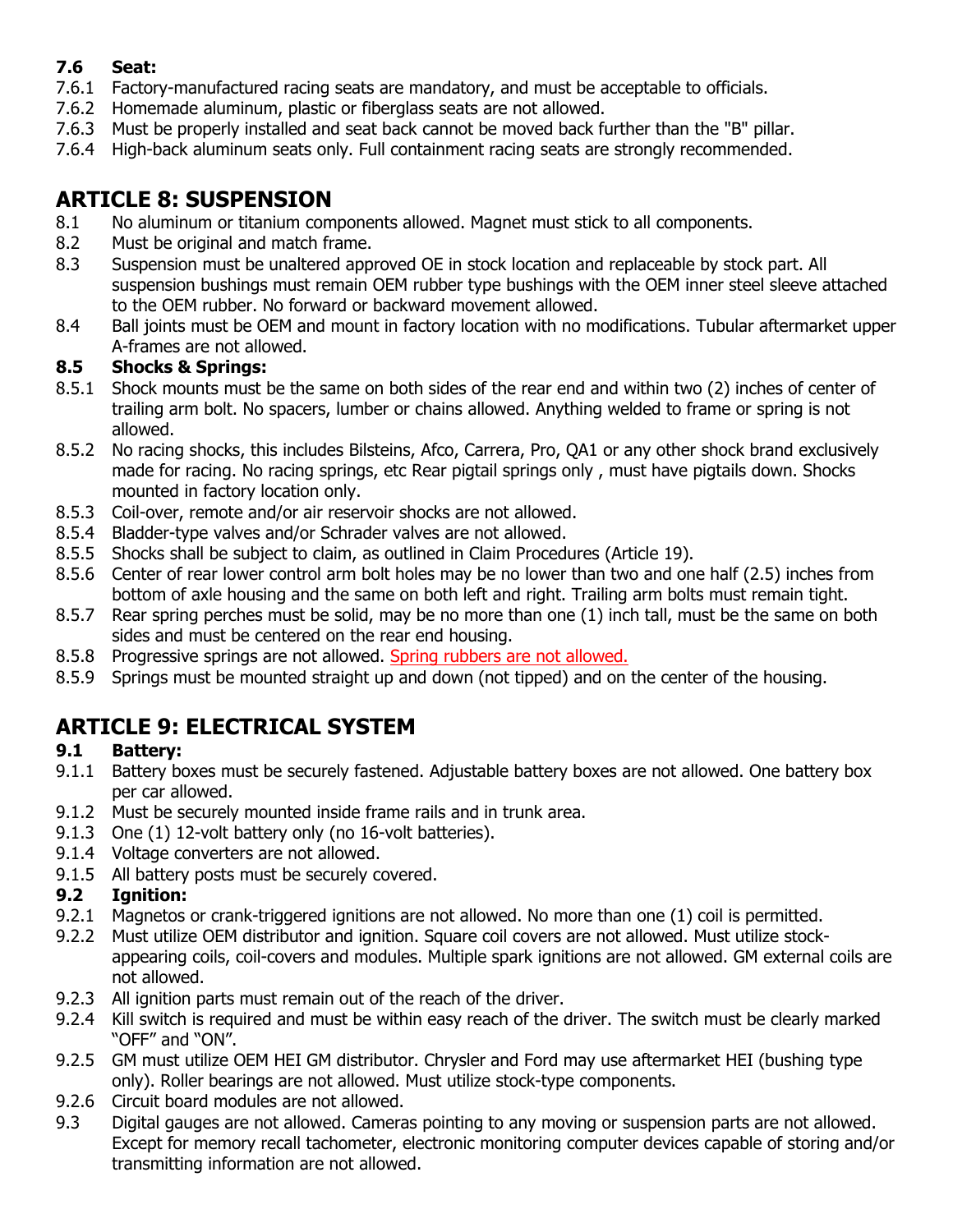9.4 Transponders must be mounted vertically behind rear of engine, less than two (2) feet from the ground and unobstructed by any metal.

## **ARTICLE 10: FUEL SYSTEM**

#### **10.1 Fuel:**

- 10.1.1 Pump gas and racing fuel is allowed. Oxygenated fuel is not allowed. E85 is not allowed. Additives of any kind are not allowed. Penalty for illegal fuel is loss of points, cash and awards earned for that event.
- 10.1.2 May not be blended with ethers or other oxygenates, and may not be blended with aniline or its derivatives, nitro compounds or other nitro containing compounds.
- 10.1.3 Upper cylinder lubricants are not allowed.
- 10.2 Electric fuel pumps are not allowed.

#### **10.3 Carburetor:**

- 10.3.1 OEM Two-Barrel Carburetor: GM to GM, Ford to Ford, Chrysler to Chrysler; May remove choke, but other alterations are not allowed. Holley carburetors are not allowed. Top flow air filter is not allowed. No K&N or equivalent air filters.
- 10.3.2 A limit of one (1) standard fuel filter is permitted between the fuel cell and the carburetor. Cool cans are not allowed.
- 10.3.3 Alterations to carburetor booster are permitted but must maintain stock appearance and must not exceed one-quarter (0.25) inside diameter.
- 10.3.4 Venturi must be no wider than one and one quarter (1.250) inches wide, and no more than one and sixty-nine one-hundredths (1.69) in width at the base.
- 10.3.5 Carburetors shall be subject to claim, as outlined in Claim Procedures (Article 19).

#### **10.4 Fuel Cell:**

- 10.4.1 Must be commercially manufactured. Boat or stock automotive fuel tanks are not allowed. Maximum twenty-two (22) gallons capacity.
- 10.4.2 Must be securely fastened inside trunk of racecar, above the level of stock trunk floor. Must be mounted by a minimum of two (2) one-eighth (0.125) inch solid steel straps that are two (2) inches wide around the fuel cell.
- 10.4.3 Must be in steel container.
- 10.4.4 Firewall must be between driver and fuel cell.
- 10.4.5 All mounts must be made of steel and attached to frame or roll cage. Adjustable fuel cell mounts are not allowed.
- 10.4.6 Must have check valve. Fuel cell vent (including cap vent) must have check valves, a flapper spring or ball-type filler valve.
- 10.4.7 Fuel lines passing through the cockpit must be enclosed in metal pipe or metal conduit. Fuel filters are not allowed in cockpit.

### **ARTICLE 11: TIRES & WHEELS**

11.1 Tires and wheels must be inside the body.

#### **11.2 Wheels:**

- 11.2.1 May be a maximum of seven (7) inches in width.
- 11.2.2 Mag wheels are not allowed. Spoke steel wheels are permitted.
- 11.2.3 Reinforcement of stock steel wheels is recommended.
- 11.2.4 One (1) inch steel lug nuts are mandatory.
- 11.2.5 Wheel spacers are not allowed.
- 11.2.6 Offset wheels are permitted and may have two (2), three (3) or four (4) inches from center of rim to mounting plane.
- 11.2.7 Beadlocks are not allowed.

#### **11.3 Tires:**

- 11.3.1 Stock OEM 205/75 or 205/70, 14-inch or 15-inch passenger tires are permitted. Must be the same on all four wheels.
- 11.3.2 Mud, racing or fancy, exotic, trick gumball tires are not allowed. Ice and/or snow tires are not allowed.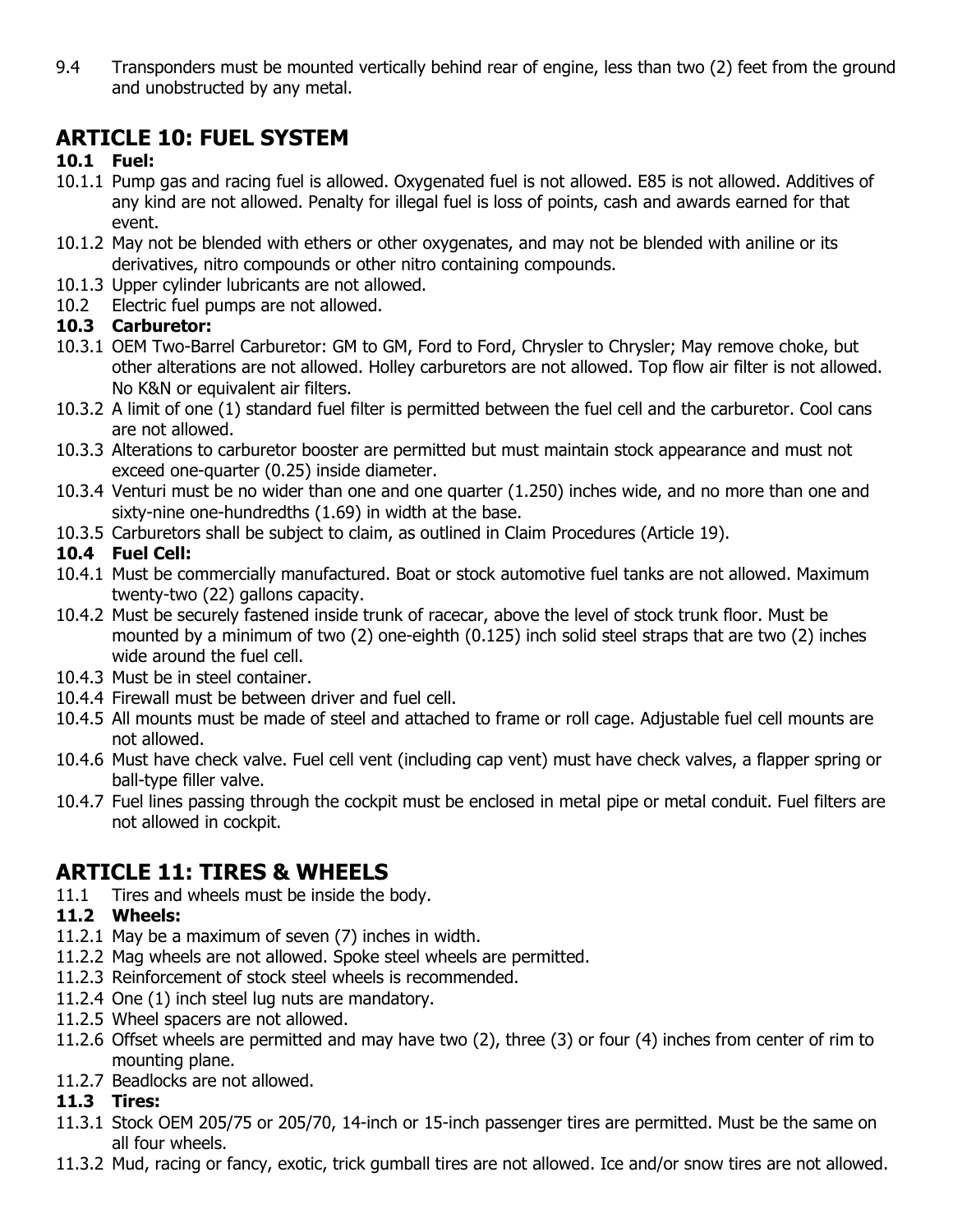11.3.3 Grooving and/or siping is not permitted. Grinding is permitted but must not leave any cut marks on tire.

- 11.3.4 Sidewall markings must remain visible. Buffing and/or removing compound designations is not allowed.
- 11.3.5 Softening is not allowed. Solvents of any kind are not allowed. Altering tires with any components or chemicals which alter the manufacturer's baseline-settings of the tire is not allowed.

# **ARTICLE 12: BRAKING SYSTEM**

- 12.1 Must be OEM, must be operating on all four wheels and must lock up all four wheels during inspection. Note: Brakes will be tested.
- 12.2 Must have OEM calipers and OEM rotors on front and OE drums or OE rotors and OE calipers on rear. OE drums or rotors are permitted on nine-inch Ford rear ends. Aluminum GM drums are not allowed. All components must be made of steel.
- 12.3 Rear disc brakes are allowed.
- 12.4 Must use OEM vented rotors. Drilling, lightening and/or scalloping of rotors is not allowed. Slotted rotors are not allowed.
- 12.5 Electronic brake actuators are not allowed.
- 12.6 Aftermarket brake pedal assemblies are not allowed.
- 12.7 Steel brake lines are mandatory and must be visible for inspection.
- 12.8 Anti-lock braking systems are not allowed.
- 12.9 Brake shut-offs and/or bias adjusters are not allowed.
- 12.10 Master cylinder must be in stock location on firewall.
- 12.11 Calipers must be OEM steel and all match.
- 12.12 Must maintain minimum OEM dimension for hubs, rotors, pads and calipers.

# **ARTICLE 13: DRIVE SHAFT**

- 13.1 A loop is required and must be constructed of at least one-quarter (0.25) inch by two (2) inch solid steel. Loop must be mounted no more than six (6) inches from the front of the drive shaft tube. Alternatively, two (2) loops of one-quarter (0.25) inch by one (1) inch solid steel fastened to cross member are permitted.
- 13.2 Must be painted white, made of steel and a minimum of two and one quarter (2.5) inches in diameter.
- 13.3 Yokes must be made of steel.

## **ARTICLE 14: TRANSMISSION**

- 14.1 Must be OE automatic with working 11 inch torque converter or single disc clutch on manual transmission only. Lightened flex plates are not allowed. No power glides allowed.
- 14.2 OE or OE stock replacement cases are permitted.
- 14.3 All OE forward and reverse gears must be operational. Torque converter must functional and have a minimum one-eighth (0.125) inch plug, and contain three (3) quarts of transmission fluid.
- 14.4 Automatic transmissions must have approved scatter shield or blanket. Scatter shield may be constructed of one-eighth (1/8) inch by three (3) inch steel, two-hundred seventy (270) degrees around flex plate or flywheel. Manual transmissions must have an explosion-proof SFI-approved bell housing.
- 14.5 Flywheels must be stock OE and weigh a minimum of sixteen (16) pounds. Clutch must be steel and a minimum ten and one-half (10.5) inches in outside diameter and a full 360 degrees. Lightened flywheels are not allowed. Aluminum flywheels and pressure plates are not allowed.
- 14.6 When the racecar is in gear and the brake pedal is fully depressed, engine must be able to continue running.

## **ARTICLE 15: REAR-END**

- 15.1 Truck rear-ends are not allowed. Ford nine-inch rear-ends are permitted, but must be mounted like stock rear-end for that make and model.
- 15.2 Rear-end may be welded or a mini spool may be used.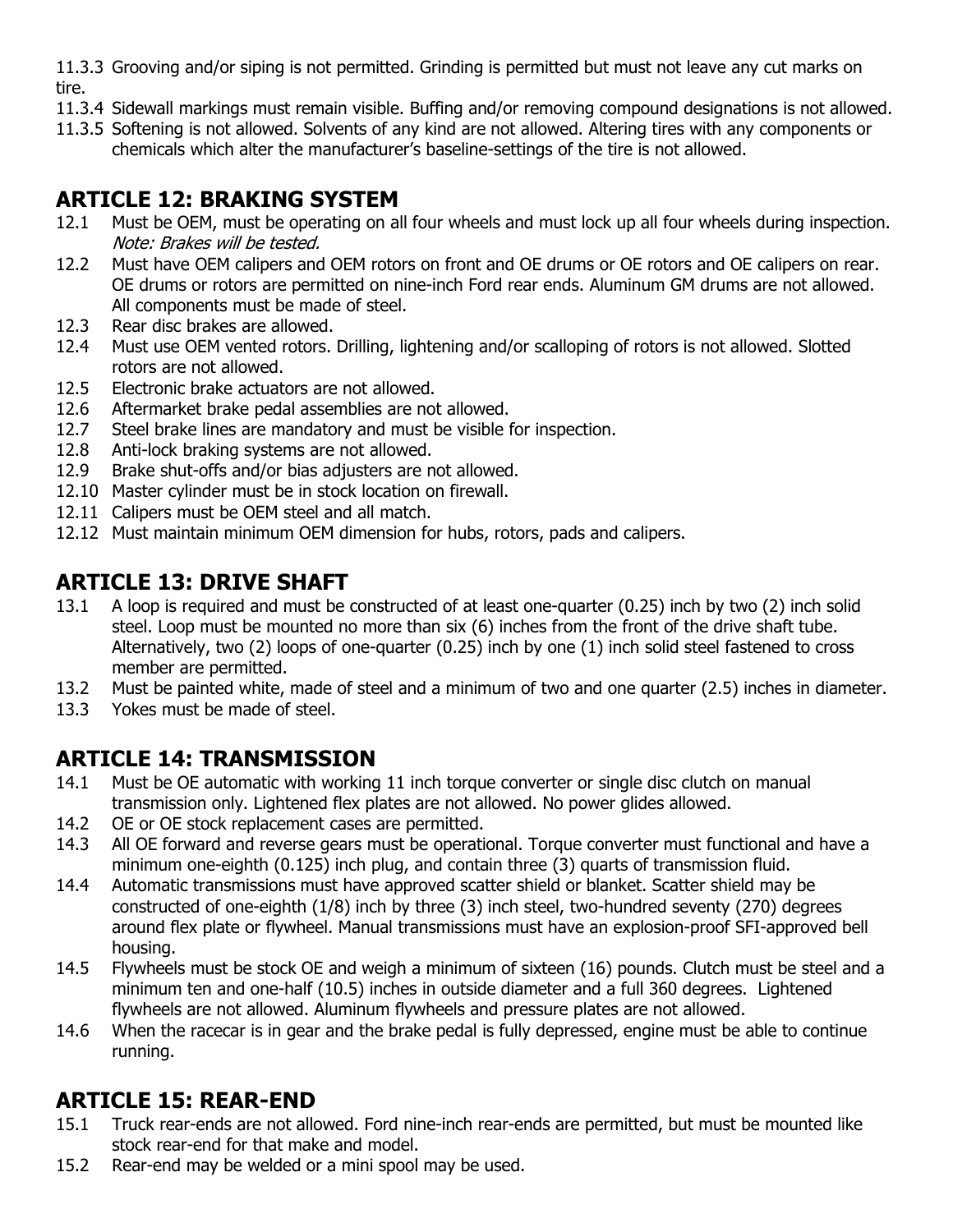- 15.3 Full spools are not allowed.
- 15.4 Floater rear-end is not allowed.
- 15.5 Gun-drilled or titanium axles are not allowed. Axles must be made of steel.
- 15.6 Rear-end must be centered on chassis.
- 15.7 All gears must maintain factory specs and weights.
- 15.8 Upper trailer arm brackets must follow suspension bushing rule and remain level side to side.

## **ARTICLE 16: ENGINE**

- 16.1 Aluminum pulleys and radiators are permitted.
- 16.2 Overflow tubes must be directed to the ground, and inside of the frame rails.
- 16.3 Racecar must have the capability of starting without being pushed or pulled. Must be able to join lineup on demand and unassisted.
- 16.4 Stock rubber motor and tranny mounts or solid steel mounts are allowed.

#### **16.5 OPTION #1 – GM Performance Engine**

16.5.1 GM Performance Engine assembly part number 10067353

#### **16.6 OPTION #2 – Standard Engine:**

- 16.6.1 Must be stock appearing. Any American make is permitted. Absolutely no changes allowed. Must use stock firing order for that make and model (GM to GM, Ford to Ford, etc.). Titanium is not allowed.
- 16.6.2 May be a maximum of 360 cubic inches. (370 c.i. for Chrysler).
- 16.6.3 Must be a maximum 8.5:1 compression. Only flat top or dished pistons are permitted.
- 16.6.4 Must appear strictly stock for that model and make and in the original mounts. Parts for 400 cubic inches or larger are not allowed. Stroke must match block. Block casting number must remain visible.
- 16.6.5 Only stock appearing crankshafts are permitted. Lightweight cranks are not allowed. No undercut, bull nosed, gun drilled or knife edge crankshafts allowed. . Oil pan must be stock appearing. May be altered internally with baffles**.** No racing oil pans allowed
- 16.6.6 Lightweight, aluminum and/or fluid dampeners are not allowed
- 16.6.7 GM five and seven-tenths (5.7) inch rods are permitted. Must be stock appearing I-beam non-polished rod. Aluminum or light weight is not allowed. Cap screw rods are permitted
- 16.6.8 A minimum one (1) inch plug above the oil level in the side of the oil pan is recommended. If not utilizing a plug, oil pan will have to be removed at time of inspection.
- 16.6.9 Only stock, unaltered two-barrel low-rise cast iron intake manifolds allowed. Porting, polishing or port machining is not allowed. Bowtie, aftermarket, SVO and W2, marine, VORTEC or other special production intake manifolds are not allowed. Spacer between carburetor and intake is not allowed. External cooler lines from back of intake to front of intake is not allowed.
- 16.6.10 Cast iron stock production heads only. Porting and/or polishing is not allowed. GM cars must utilize 76cc heads (approved head numbers are 336, 339, 388, 441, 454, 487, 624, 813, 882, 991 and 993). Heads may be flat milled to reach the 8.5:1 compression rule. Valve size no larger than 2.02 intake and 1.60 exhaust. VORTEC heads are not allowed. Beehive valve springs are not allowed. Stock diameter valve springs only.
- 16.6.11 Screw-in studs, guide plates and poly-locks are permitted.
- 16.6.12 Hydraulic Camshaft only with a max lift of .420 (.280 @ cam) inch with 1.5 ratio rocker arm. Must pull 17 inches of vacuum at 800 rpm with engine hot or cold. Roller cams and lifters are not allowed. Roller Rocker arms are not allowed (stock-type stamped steel rocker arms or cast steel rocker arms only). Roller tip rocker arms are not allowed. Under valve cover pressurized valve train oiling systems are not allowed.
- 16.6.13 Mushroom lifters are not allowed (stock diameter only). Must match make and model.

## 16.6.14 Stud girdles are not allowed.

#### **16.7 Exhaust System & Mufflers:**

- 16.7.1 Must be cast iron exhaust manifolds. Headers are not allowed. Center dump type manifolds are not allowed.
- 16.7.2 Exhaust must extend past the drivers seat and be 2 inch maximum inside diameter.
- 16.7.3 Must remain dual exhaust. Crossover or "Y" pipes are not allowed.
- 16.7.4 Exhaust adaptors between manifold and cylinder head are not allowed.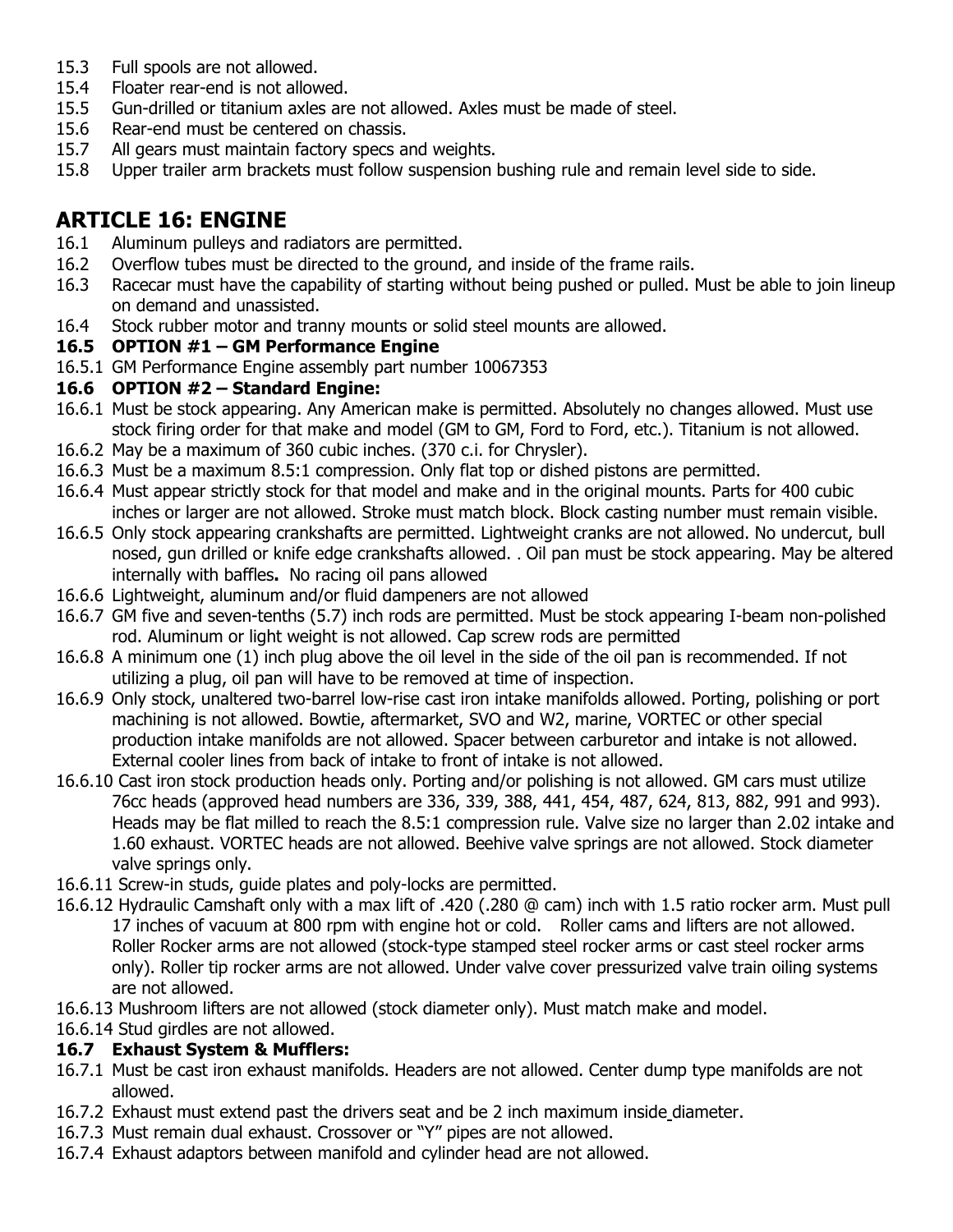## **ARTICLE 17: WEIGHT**

- 17.1 The overall weight of the racecar shall be measured at the conclusion of an event with the driver in the cockpit, wearing complete racing apparel.
- 17.2 The overall weight of the racecar shall be a minimum three thousand two hundred(3,200) pounds.
- 17.3 Lead and/or ballast may be added only in front half of the car. (lead and/or ballast is not allowed in the cockpit).
- 17.4 All lead and/or ballast must be painted white and securely bolted with two one-half (1/2) inch bolts per fifty (50) pounds of ballast. May not have more than twenty-five (25) pounds mounted on a single halfinch bolt.

## **ARTICLE 18: SAFETY**

- 18.1 It is recommended that each racecar have built-in fire extinguishing equipment, but cannot be of the dry powder type (must be Halon 1211 or equivalent).
- 18.2 Drivers should have in their pit area as part of their equipment, at all times, a fully charged dry chemical, Halon (or its equivalent) fire extinguisher. Ten- or thirteen-pound fire extinguishers are recommended.
- 18.3 Driver must wear required helmet, fire suit and five-point safety harness whenever the racecar is on the racetrack. This includes during track packing, warm ups, hot laps and races.
- 18.4 Helmets are mandatory and must be certified SA2010 or SA2015.
- 18.5 Helmet must accompany driver and racecar at time of inspection.
- 18.6 Complete one- or two-piece fire suits of a flame retardant nature are mandatory.
- 18.7 Fire-resistant gloves and shoes are mandatory. Fire-resistant socks are recommended.
- 18.8 The use of a five- six- or seven-point driver restraint system (safety belts, sub-belt and shoulder harness) is required. Factory-type shoulder belts or straps are not allowed. The use of a seven-point driver restraint system is recommended.
- 18.9 Metal to metal buckles are required on shoulder and seat belts.
- 18.10 Shoulder harness must be mounted securely to the roll cage.
- 18.11 Where the belt passes through the seat edges, a grommet must be installed, rolled and/or padded to prevent cutting of the belt.
- 18.12 Driver restraint system must be less than three (3) years of age past the date of manufacture. It is recommended that the driver restraint system be no more than two (2) years past the date of manufacture.
- 18.13 Full-size window net mounted in the left side driver's window opening is required. Window net mounts must be welded to the roll cage. All bars around the driver must have approved roll bar padding. Approved racing arm restraints are recommended.
- 18.14 Fire-resistant safety neck collars are mandatory.
- 18.15 Absolutely no plastic except from edge of firewall to body skin and inner wheel tub to body skin.

## **ARTICLE 19: CLAIMING PROCEDURES**

- 19.1 Any driver may have the opportunity to execute a claim on the engine, shocks or carburetor of another driver's racecar.
- 19.2 The first four (4) finishers in the main event must drive their racecars directly to the designated claim area at the conclusion of the main event, and are subject to being claimed by any other driver that finishes fifth or lower and finishes on the same lap as the winner.
- 19.3 Claims must be made within five (5) minutes of the completion of the main event. Claimed items must be removed at the racetrack and within one (1) hour after claimed driver accepts the claim.
- 19.4 Driver making claim must drive his/her racecar immediately after finish of feature, under its own power, directly to the claim area.
- 19.5 Claiming driver must present cash to official overseeing the claim area at the time that the driver declares his/her intention to claim. The cash price of the claim for engines shall be \$500 with \$25 withheld for wrecker. Driver making claim on engine must supply engine lift plate. The cash price of